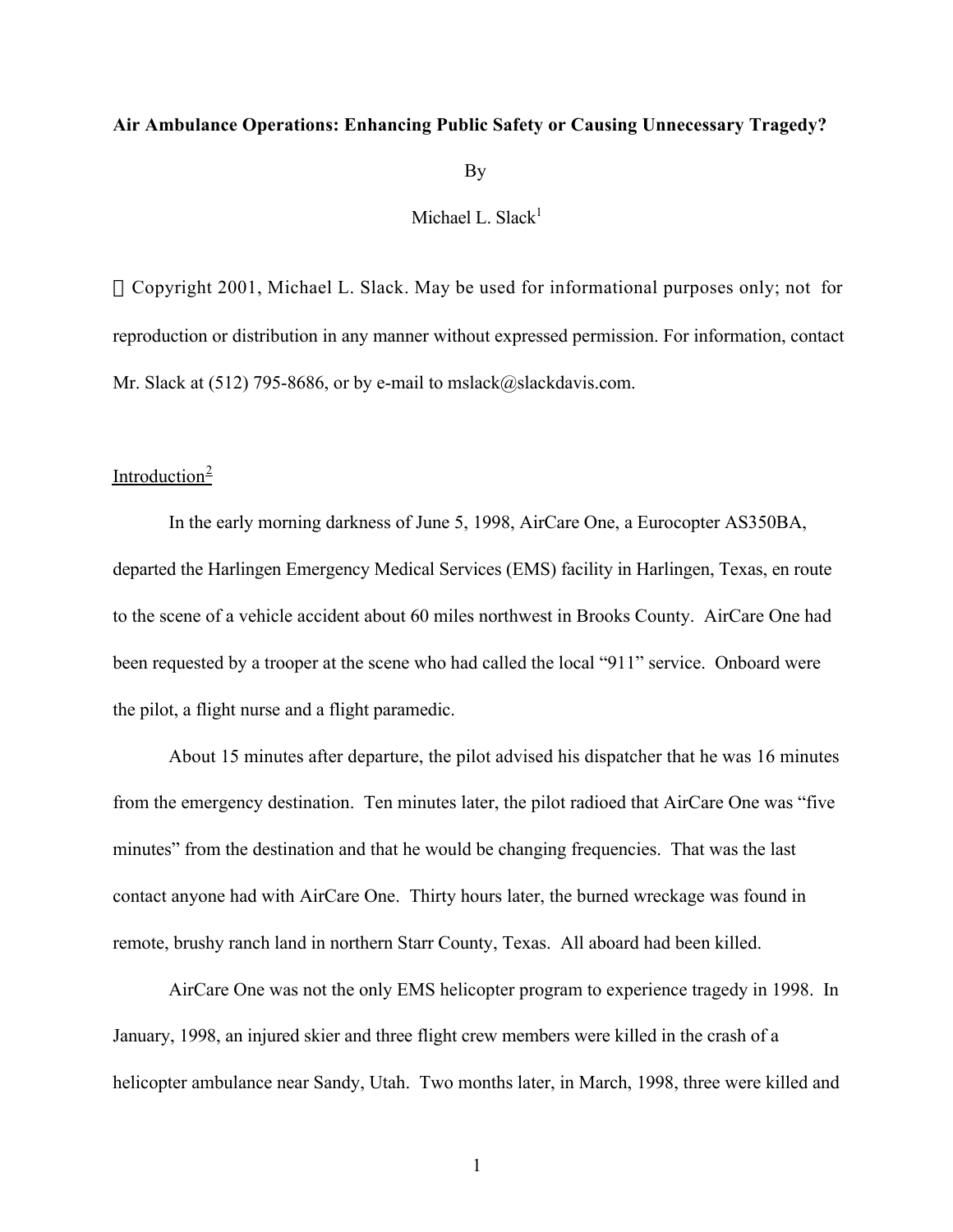two critically injured in the crash of a police helicopter being used for medical transport. The crash of AirCare One was followed by an August 20, 1998, crash in Iowa that killed three.

To make matters worse, recent experience has unfortunately demonstrated that 1998 was not an unusual year for fatal EMS helicopter crashes.<sup>3</sup> Three fatal helicopter EMS crashes occurred in 1999 and four in 2000. Since January 1, 1998, EMS helicopter crashes have accounted for 11 fatal occurrences with 32 pilots and medical support personnel being killed, two sustaining critical injuries and two patients being killed.

Despite a comprehensive study by the National Transportation Safety Board (NTSB) in 1988, with specific recommendations for reducing the incidence of EMS helicopter crashes, recent experience suggests reappearance of serious safety issues. This paper examines recent developments in helicopter EMS (HEMS)<sup>4</sup> operations with an emphasis on significant developments since 1988.<sup>5</sup> In particular, operational and medical issues are examined in an attempt to highlight the factors that govern the risks and benefits of HEMS operations. The paper concludes with recommendations for improving the safety of HEMS operations.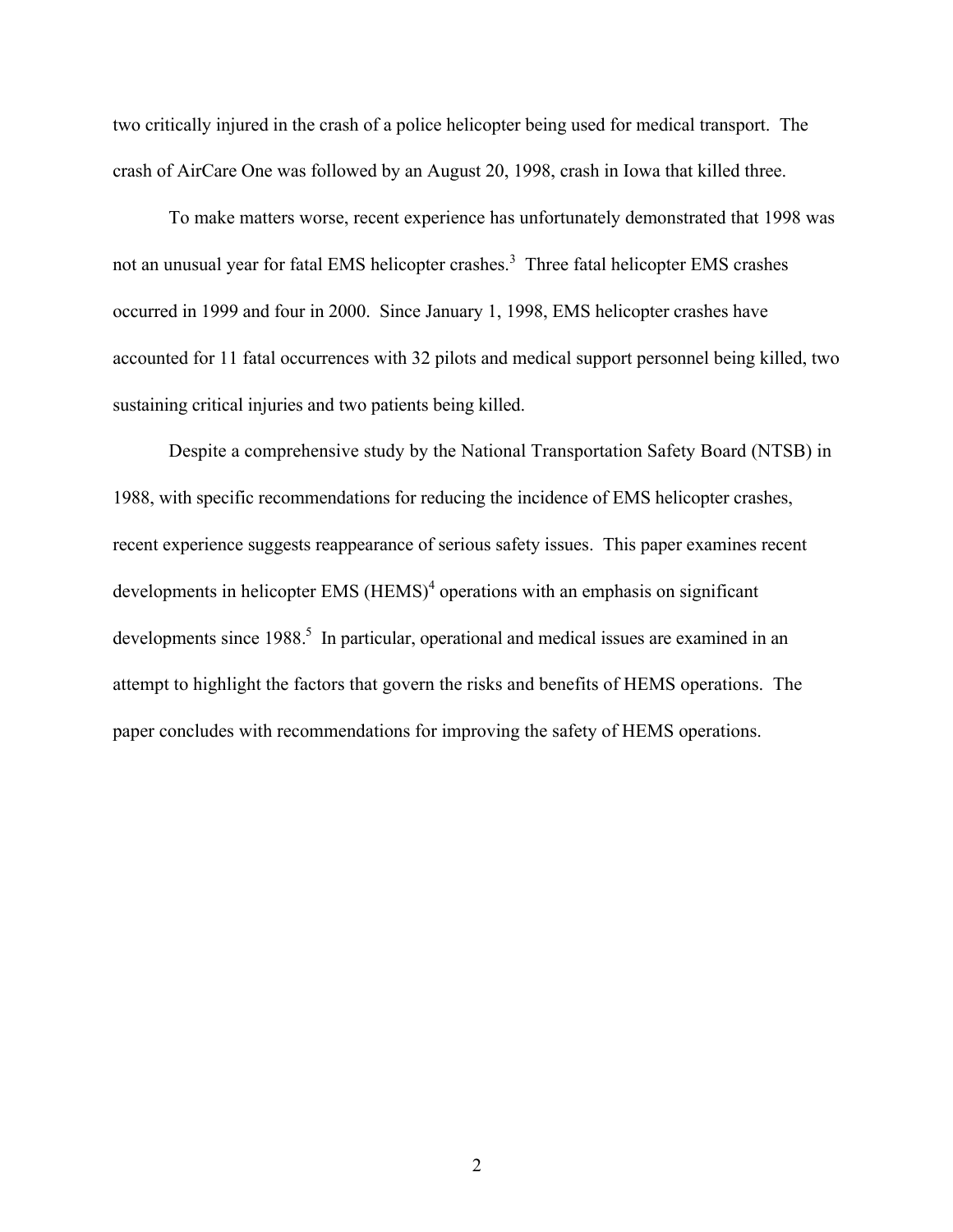#### Emergence of HEMS Operations

The first air transport of a patient occurred sometime around 1870 in Paris, France. Balloons were used to transfer soldiers wounded in the Franco-Prussian war. In the early 1950's, helicopters were successfully used to evacuate soldiers wounded in the Korean conflict. The use of helicopters was expanded during the Vietnam War with significant decreases in mortality.<sup>6</sup> In 1968 the use of civilian helicopters to transport patients was suggested, based upon the military experience. The first commercial helicopter EMS program focusing on patient transports was commenced in Denver, Colorado, in 1972.<sup>7</sup>

Since 1972 helicopter EMS programs have dramatically increased in number worldwide. By 1987 there were 155 commercial emergency helicopter EMS programs in the United States, increasing from 42 programs in 1981.<sup>8</sup> By 1995 there were an estimated 300 HEMS programs<sup>9</sup> operating in the U.S.

From 1980 to 1986<sup>10</sup> the HEMS accident rate was an astonishing 13.42 per 100,000 flight hours.<sup>11</sup> Stansbury states in his article that "[t]he storm peaked in 1986 with 14 helicopter and three airplane accidents that left 13 people dead." In retrospect, the storm may have merely abated for a few years. The storm appears to have returned with a vengeance in the mid 1990's, accounting for 13 deaths in 1998, ten in 1999 and 11 in 2000.<sup>12</sup>

# The 1988 NTSB Safety Study

The NTSB was moved to conduct its study of the commercial emergency helicopter industry after exponential growth in the early 1980's was accompanied by a fatal accident rate almost twice that of nonscheduled Part 135 air taxi helicopter operations.<sup>13</sup> The NTSB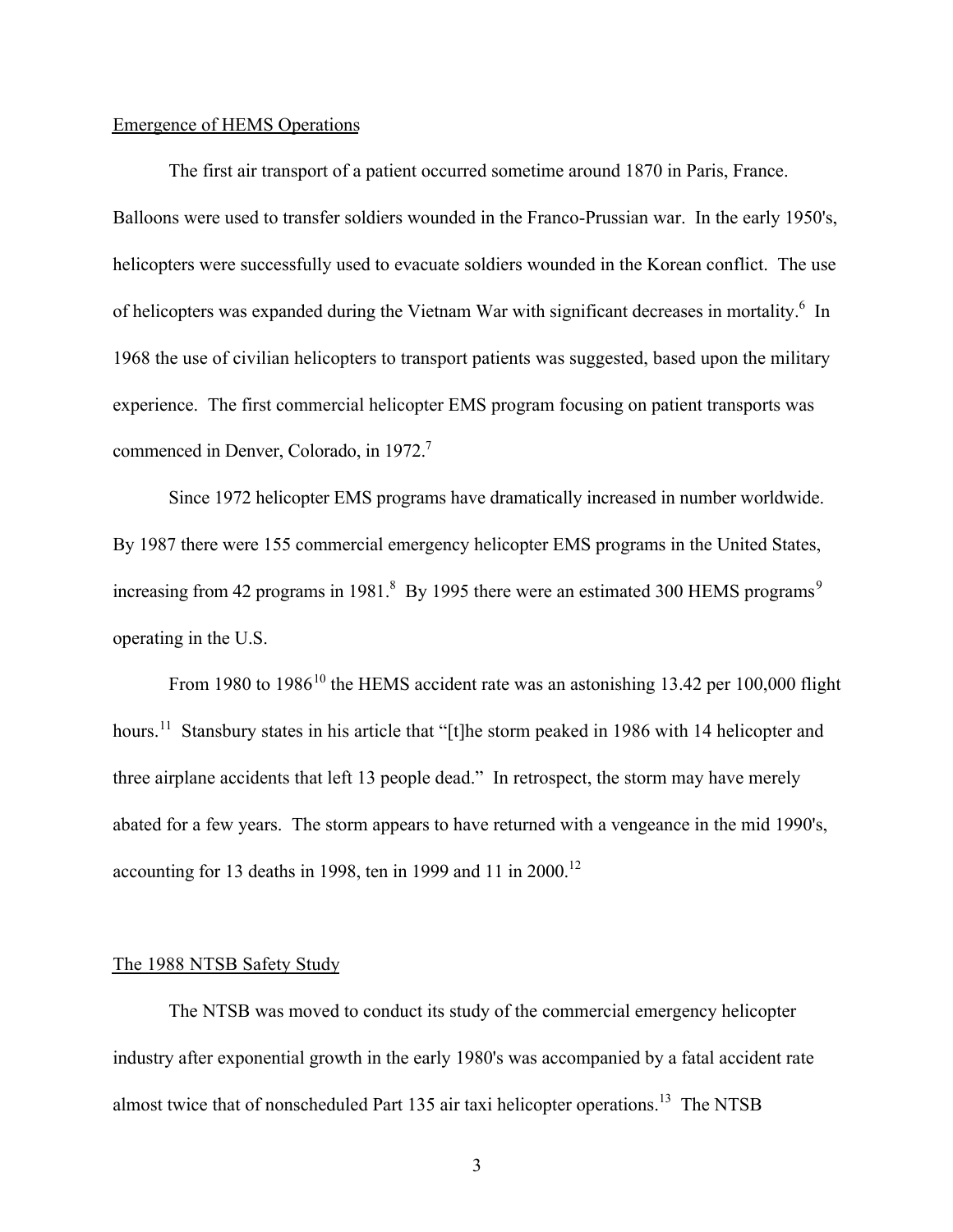concluded that weather, particularly unplanned flight in instrument meteorological conditions  $(IMC)$ , was the single greatest hazard to HEMS operations.<sup>14</sup> Other operational risks were also identified, including the influence of the mission on pilot judgment, competitive pressures to fly in unsafe conditions, pilot proficiency, pilot fatigue and minimum HEMS equipment.<sup>15</sup>

As noted above, unplanned entry into IMC was the most significant factor associated with fatal HEMS operations. One-fourth of the 59 crashes analyzed in the NTSB Safety Study involved reduced visibility and/or spatial disorientation. Almost three-fourths of these crashes were fatal. All of the reduced visibility crashes occurred during a patient transfer mission.<sup>16</sup>

Based upon the study results, the NTSB issued recommendations to the Federal Aviation Administration (FAA) and the HEMS industry. The NTSB directed the FAA to better train their inspectors to review pilot training procedures, especially those dealing with the implications of operation in degraded weather conditions. The FAA was also asked to amend the Federal Aviation Regulations to restrict HEMS operations to a day-visibility minimum of one mile.<sup>17</sup> Industry was asked to create safety committees with HEMS programs and to develop visual flight rules (VFR) weather minimums for each program based upon local terrain and weather patterns. The NTSB also recommended that programs communicate their weather minimums to pilots in writing and prohibit deviations.<sup>18</sup>

The NTSB Safety Study was an industry "wake up" call. Facing increased government pressure and prospective rule making the HEMS industry initiated its own system of selfregulation. A positive development for the HEMS industry has been the creation and growth of the Commission on Accreditation of Air Medical Services<sup>19</sup> (CAAMS), now known as the Commission on Air Medical Transport Systems (CAMTS).<sup>20</sup> Founded in 1990, the CAMTS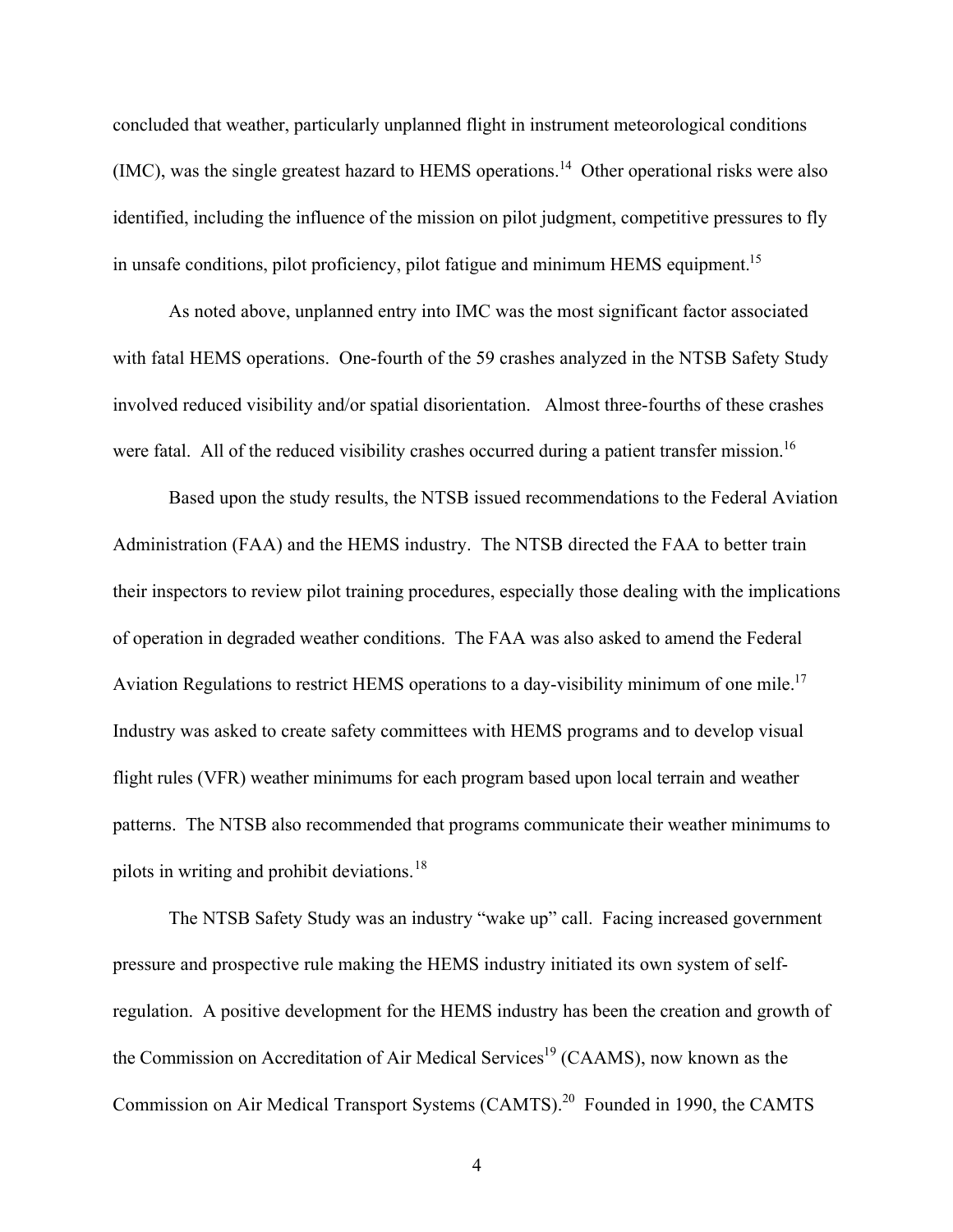has developed a comprehensive set of voluntary standards and an accreditation process based upon site visits to prospective HEMS programs. The CAMTS voluntary standards apply to both helicopter and fixed wing aircraft. $21$ 

Having highlighted the root causes of HEMS crashes and provided a roadmap for recovery, there was optimism that the industry had reversed the trend. The accident rate between 1987 and 1993 decreased to 3.14 per 100,000 flight hours, less than the accident rate among civilian turbine helicopters.<sup>22</sup> Remarkably, there were no fatal HEMS crashes reported by the NTSB between 1990 and 1992. By 1998, however, it became apparent that the lessons learned 10 years ago were being ignored and familiar patterns began to reappear.

## Fatal Crashes Since 1988

Table 1 lists fatal HEMS crashes since 1988. The synopses for these occurrences are contained in Appendix A.

Of the 21 crashes, 11 have occurred since January 1, 1998. Eleven of the 21 crashes involved adverse weather with and eight involved unplanned flight into IMC. These data closely resemble the pre-1988 data referenced in the NTSB Safety Study.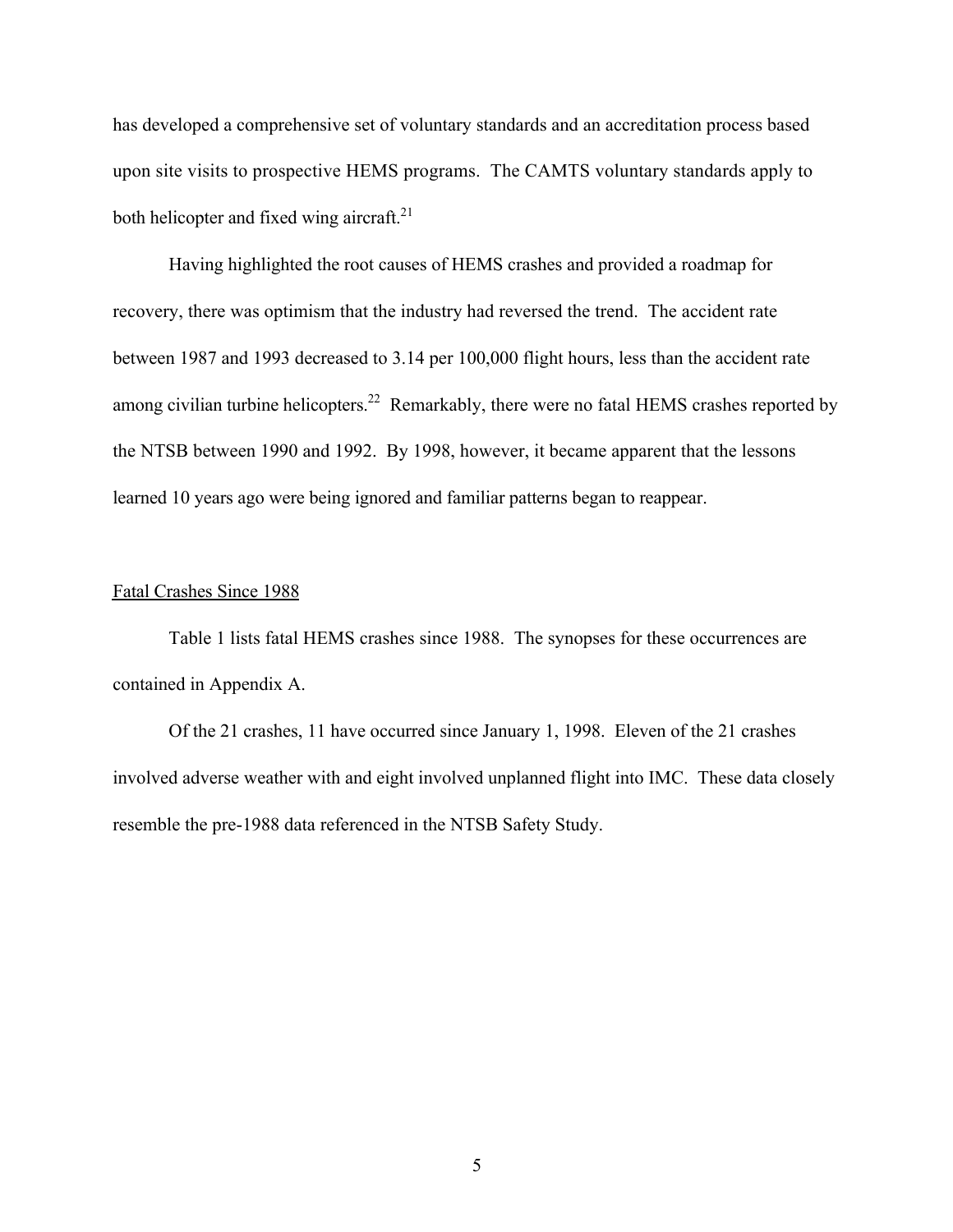# Table 1

| Date     | Location                         | Make/<br>Model   | Reg. No.      | Crew<br>Fatalities      | Patient<br>Fatalities | Circumstances                                             |
|----------|----------------------------------|------------------|---------------|-------------------------|-----------------------|-----------------------------------------------------------|
| 4/17/88  | Cajon, CA                        | <b>AS355F</b>    | N5777P        | $\overline{2}$          | 6                     | Inclement wx; collided with<br>power lines                |
| 12/22/88 | Cape Giradeau,<br>M <sub>O</sub> | Bell 206L        | <b>N119CG</b> | $\overline{2}$          | 1                     | Unplanned flight into IMC<br>Spatial disorientation/night |
| 2/13/89  | Tyler, TX                        | <b>BK-117</b>    | N7025L        | 3                       |                       | Unplanned flight into IMC<br>Non-proficient IMC pilot     |
| 6/1/89   | Big Timber, MT                   | Bell 206L        | N76KM         | 3                       | 1                     | Night/disorientation<br>Lack of familiarity with area     |
| 8/27/89  | Blanchard, ID                    | <b>AS350D</b>    | <b>N132SH</b> | 3                       | 1                     | Mechanical failure<br>Maintenance                         |
| 5/27/93  | Cameron, MO                      | <b>AS350B</b>    | <b>N782LF</b> | 1                       | 1                     | Mechanical failure<br>Engine/material failure             |
| 11/19/93 | Portland, ME                     | <b>Bell 206L</b> | <b>N911ME</b> | $\overline{2}$          | 1                     | Unplanned flight into IMC<br>Night conditions             |
| 12/12/96 | Penn Yan, NY                     | <b>BO-105</b>    | N90750        | $\overline{2}$          | 1                     | Low ceiling; terrain, high<br>winds                       |
| 3/14/97  | Lena, LA                         | <b>BO-105</b>    | N7161J        | 1                       |                       | Unplanned flight into IMC<br>Spatial disorientation       |
| 12/14/97 | Littleton, CO                    | <b>Bell 407</b>  | <b>N771AL</b> | 3                       | 1                     | Night/nearby obstructions<br>Lighting in LZ               |
| 1/11/98  | Sandy, UT                        | Bell 222         | <b>N222UH</b> | 3                       | 1                     | Unplanned flight into IMC<br>Terrain/night/winds          |
| 3/23/98  | Van Nuys, CA                     | <b>Bell 205</b>  | N90230        | 3                       | 1                     | In-flight emergency                                       |
| 6/5/98   | La Gloria, TX                    | AS350BA          | <b>N911VA</b> | 3                       |                       | Unplanned flight into IMC<br>Night/IMC proficiency        |
| 8/20/98  | Spencer, IA                      | <b>Bell 222</b>  | N30SV         | $\overline{\mathbf{3}}$ |                       | Mechanical/Defective part                                 |
| 4/3/99   | Indian Springs,<br>NV            | <b>BO-105</b>    | <b>N105HH</b> | 3                       |                       | Unplanned flight into IMC<br>Spatial disorientation       |
| 6/14/99  | Jackson, KY                      | $S-76A$          | <b>N2743E</b> | $\overline{4}$          |                       | Collided with terrain in IMC                              |
| 7/17/99  | Fresno, TX                       | <b>BK-117</b>    | <b>N110HH</b> | 3                       |                       | Catastrophic structural/<br>mechanical failure            |
| 3/10/00  | Dalhart, TX                      | <b>BO-105</b>    | N335T         | 3                       | 1                     | Unplanned flight into IMC<br>Night/icing                  |

# Fatal EMS Helicopter Crashes since January 1, 1988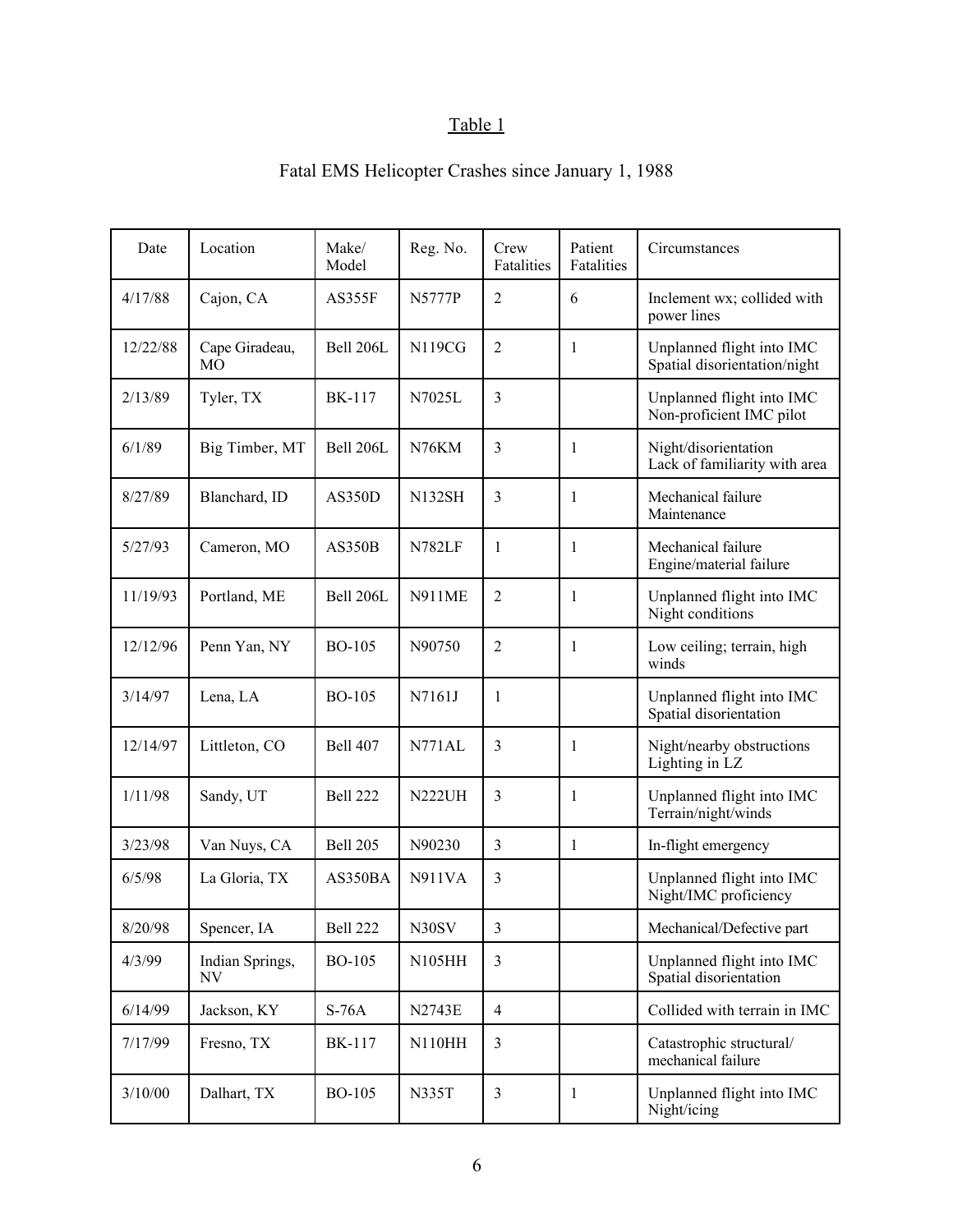| Date     | Location              | Make/<br>Model | Reg. No.      | Crew<br>Fatalities | Patient<br>Fatalities | Circumstances              |
|----------|-----------------------|----------------|---------------|--------------------|-----------------------|----------------------------|
| 4/25/00  | St. Petersburg,<br>FL | <b>BK-117</b>  | <b>N428MB</b> | 3                  |                       | Collision with radio tower |
| 7/24/00  | Sumner, GA            | AS350B         | N911AM        | 3                  |                       | Collision with terrain     |
| 10/16/00 | Burlington, NC        | AS355          | N355DU        |                    |                       | Mechanical/maintenance     |

#### The Crash of AirCare One

The flight and demise of AirCare One are a textbook example of how the NTSB findings have not been applied and enforced within HEMS programs.

The pilot of AirCare One was hired approximately six months before the crash. His previous helicopter experience, consisting of 2,750 hours at the time of employment, was primarily in Bell helicopters. He had no prior experience, before being hired by Valley Air Care's Part 135 contractor, in Eurocopter equipment. Most significantly, he only possessed 45 hours of instrument time, 30 hours of night experience, of which 25 was logged as night cross-country. The contractor's own standards called for an instrument rated commercial pilot with a minimum of 3,000 total commercial flight hours.

The flight departed at night, with no moon, at 5:14 a.m. local time. For several weeks, Valley Air Care's service area, like the rest of Texas, had experienced haze and reduced visibility from extensive smoke being brought into the state from Mexican forest fires. Witnesses at various points along the route of flight and in the vicinity of the crash described the visibility as extremely poor. One rancher, located about five miles from the crash site, said that on first light he could not see his mailbox less than 100 yards from his house. The helicopter departed from an urbanized area and proceeded northwest. Along the route of flight towards the emergency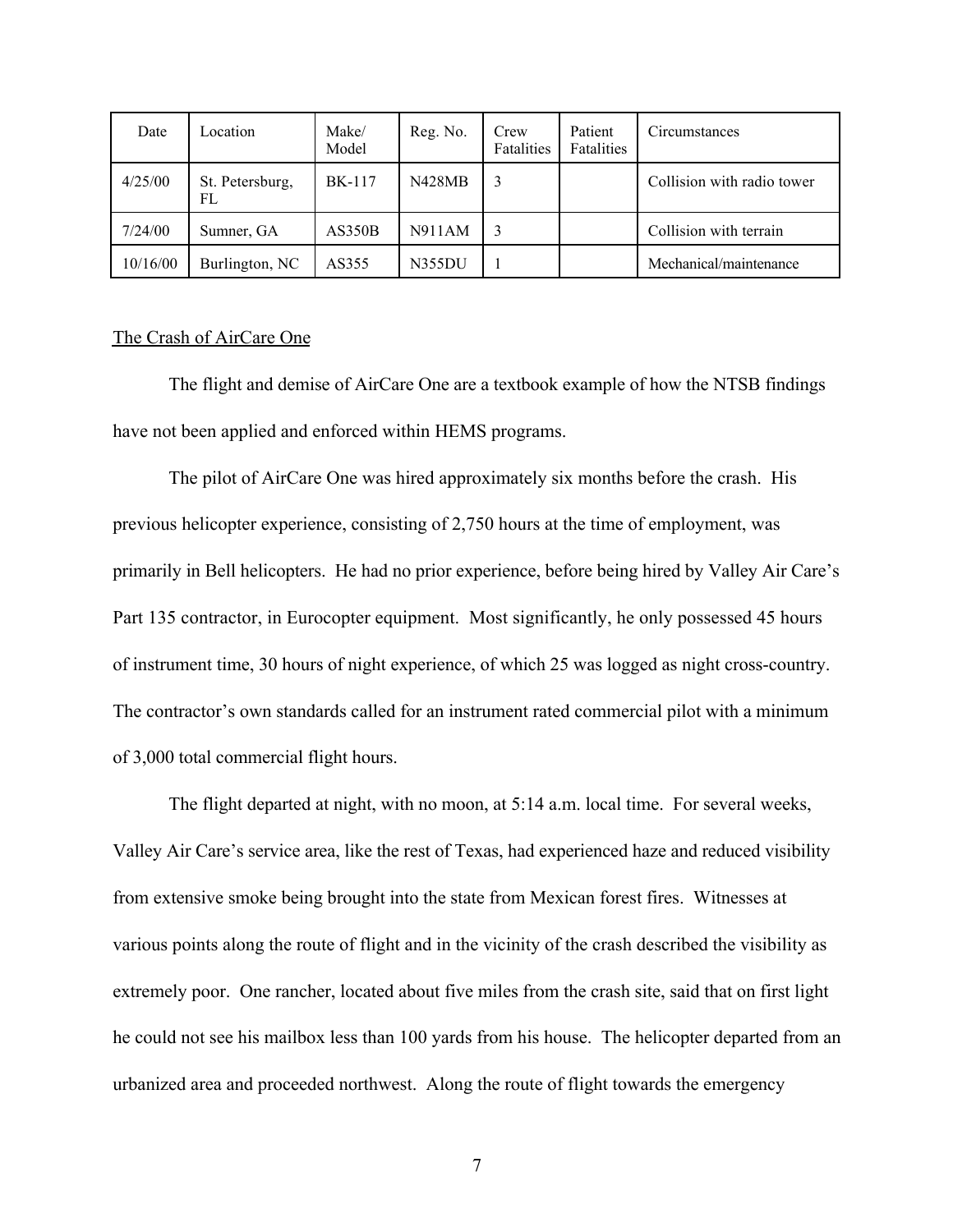destination, the availability of ground reference lighting decreased substantially. There was virtually no ground reference lighting in the vicinity of the destination. A local constable described the unpopulated ranch land to the west of the aircraft's intended route as a "black hole" with "no horizon."

The elevation at the departure helipad was 36 feet, the elevation at the intended destination was 420 feet and the elevation at the crash site was 550 feet. The helicopter's base was located in Harlingen, Texas, which is just inland from the Gulf of Mexico. Figure 1 shows the departure point, the intended destination and the crash site. While most of the area serviced by Valley Air Care is relatively flat, the terrain rises rapidly along the western extremities of the service area. Figure 2 illustrates the change in terrain elevation.

# Figure 1. Location of Significant Events

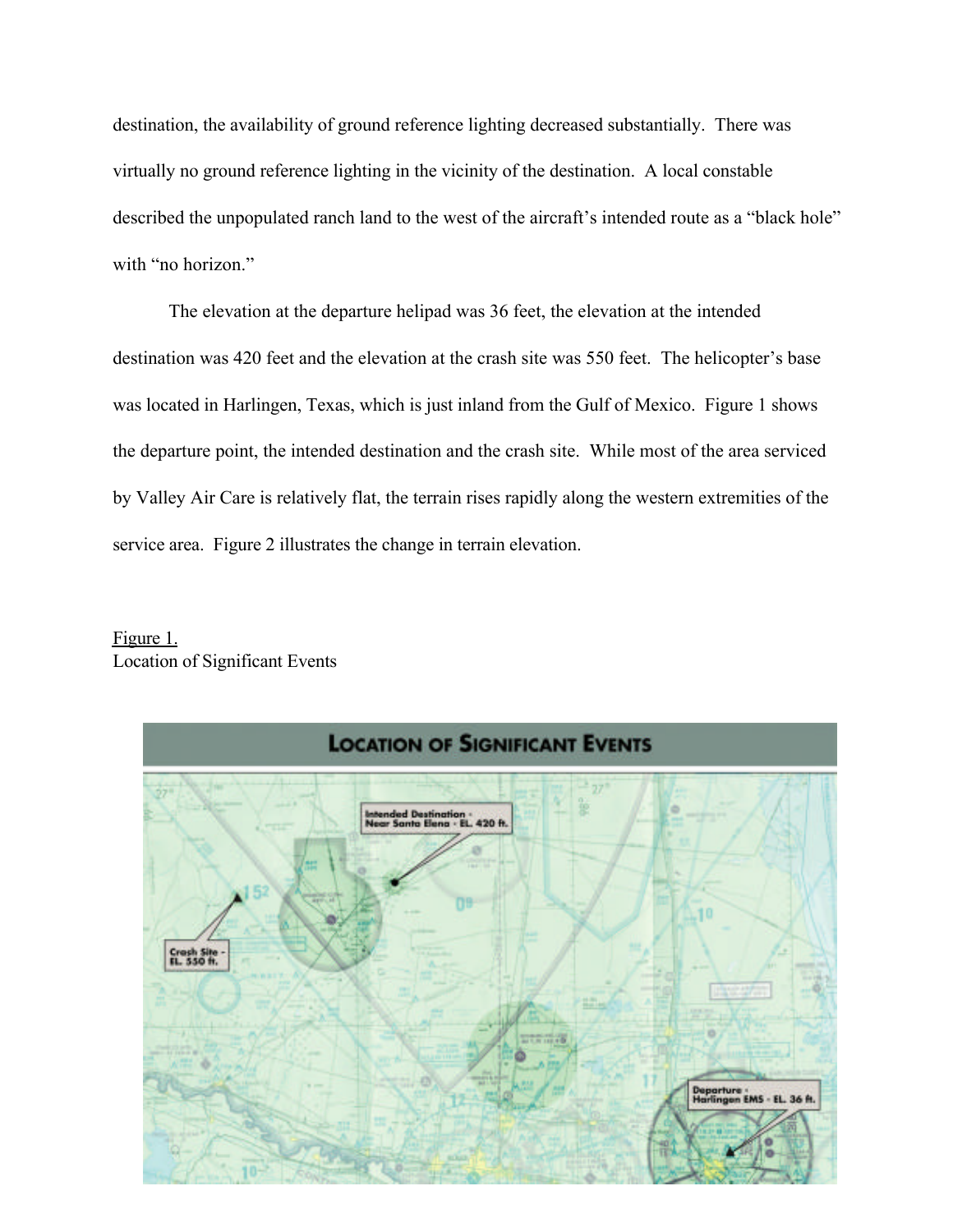# Figure 2.

# Rise In Ground Elevation



The call for assistance came to Harlingen EMS by way of its "911" service. The request came from a trooper attending a tractor-trailer wreck about 60 miles northwest of Harlingen. Although emergency service was requested, it was later determined that the injuries to the driver of the tractor-trailer rig were minor and he was transported by ground ambulance to a care facility. The pilot accepted the mission, based upon the request for HEMS service, and the flight departed.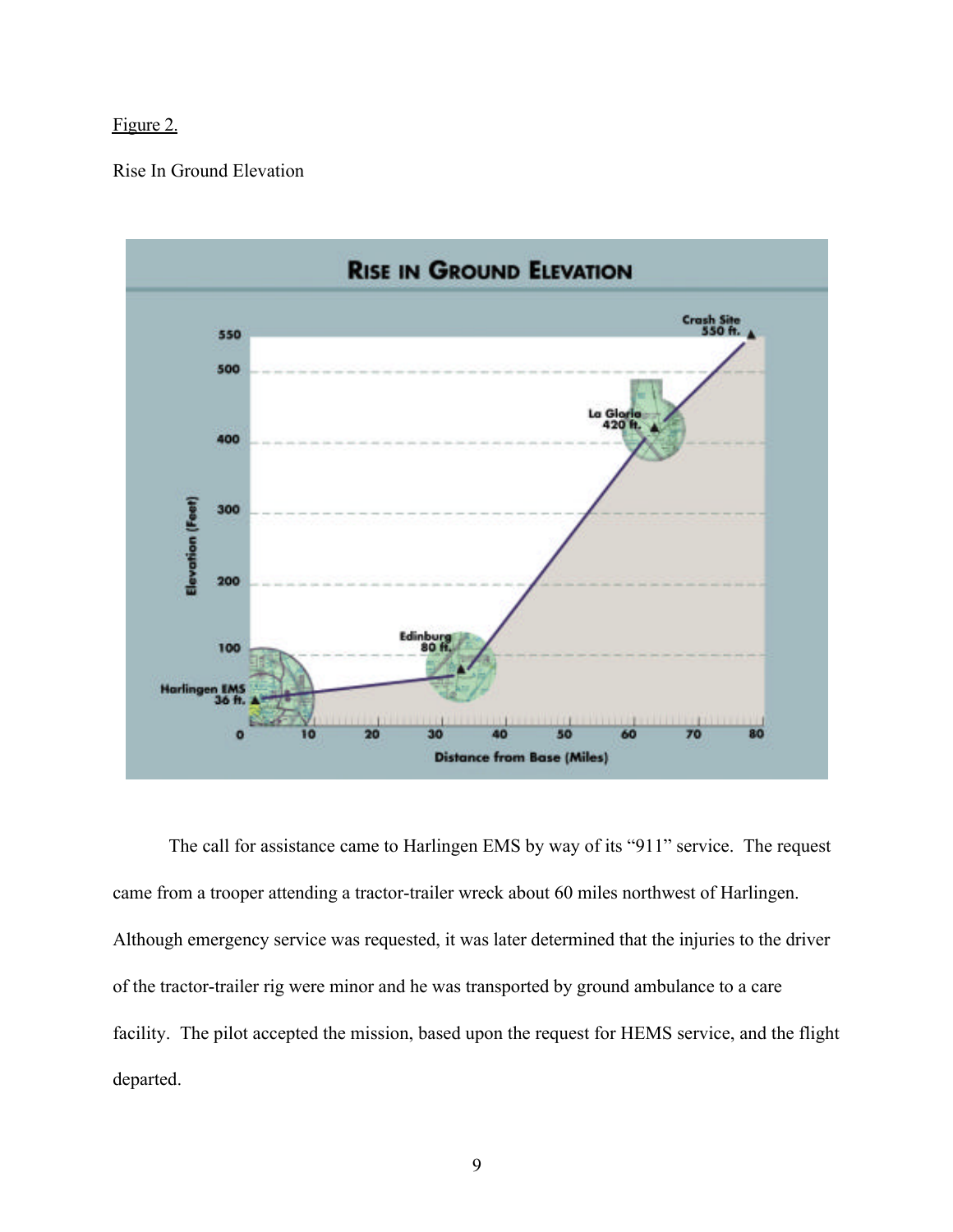Consider the flight of AirCare One in the context of the NTSB Safety Study:

- (1) The pilot had limited experience in the make/model aircraft being flown;
- (2) The pilot had very limited night and instrument flying experience;
- (3) The service area had widely varying terrain with limited horizon references;
- (4) The aircraft took off at night in questionable VFR weather with IMC prevailing in the vicinity;
- (5) The pilot accepted a mission involving questionable HEMS necessity.

Of the factors which contributed to the crash of AirCare One, all had been highlighted ten years earlier by the NTSB, as being common threads in a number of HEMS crashes. Unfortunately, AirCare One typifies a recently recurring pattern of night crashes in which a non-proficient instrument pilot disregards VFR-only standards and operates the aircraft in IMC or adverse weather conditions. Despite a significant reduction in fatal crashes between 1989 and 1993, the last three years' experience begs for immediate and serious attention from government and industry. Had the recommendations made by the NTSB been followed by the pilot of AirCare One and his employer, the crash would not have occurred.

#### Operational and Medical Issues

With the expansion of HEMS service worldwide in recent years, there has been much greater scrutiny in the literature of various operational and medical issues applicable to HEMS operations. Writers have critically examined the medical necessity for and efficacy of helicopter ambulance operations. Prehospital evaluation, dispatch and flight acceptance issues have also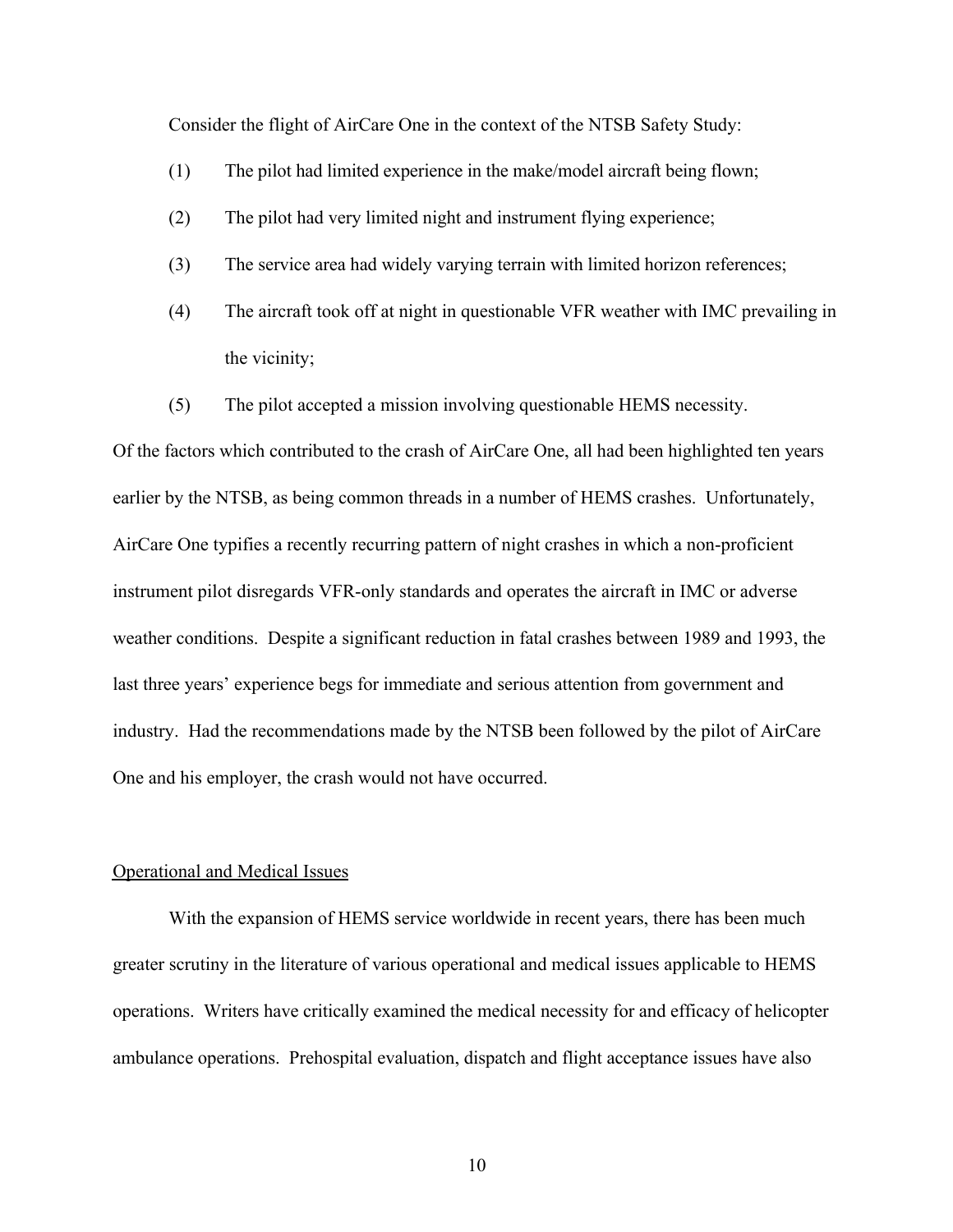been addressed, as have human factors and cockpit resource management issues. Additionally, voluntary standards have been created and self-regulation of the industry is ongoing.

Crash statistics, compiled over the last two decades, tell us that HEMS operations are, at best, risky. When assessing HEMS programs, consideration must be given to the safety of the HEMS crew as well as the medical welfare of the patient being transported.<sup>23</sup> The appropriate threshold inquiry in attempting to balance the medical necessity of helicopter transport against its demonstrated risks is: under what circumstances, if any, is HEMS a medically superior means to transport patients?

While results are mixed<sup>24</sup>, recent studies have raised serious questions concerning the efficacy of helicopters in improving the outcome of transported patients. We start with the proposition that HEMS programs are both expensive<sup>25</sup> and dangerous.<sup>26</sup> With the safety of the patient and crew being paramount, the decision to utilize HEMS must be predicated upon thoughtful analysis of medical necessity and efficacy, not mere convenience.

In the realm of trauma injuries, several studies have concluded that HEMS has very limited medical benefit to the vast majority of patients transported. A retrospective three and one-half (3\_) year study of trauma patients transported by helicopter and ground ambulances, 62% of which had sustained major trauma, demonstrated that patients transported by helicopter did not enjoy a statistically significant improvement in outcome over those transported by ground.<sup>27</sup> A study which assessed response time of helicopter and ground ambulances, concluded that activation times, response times and on-scene times for helicopter transports were longer, on average, than ground ambulances in the service area analyzed.<sup>28</sup> The same study also concluded that prevailing triage practices result in over usage of helicopters in approximately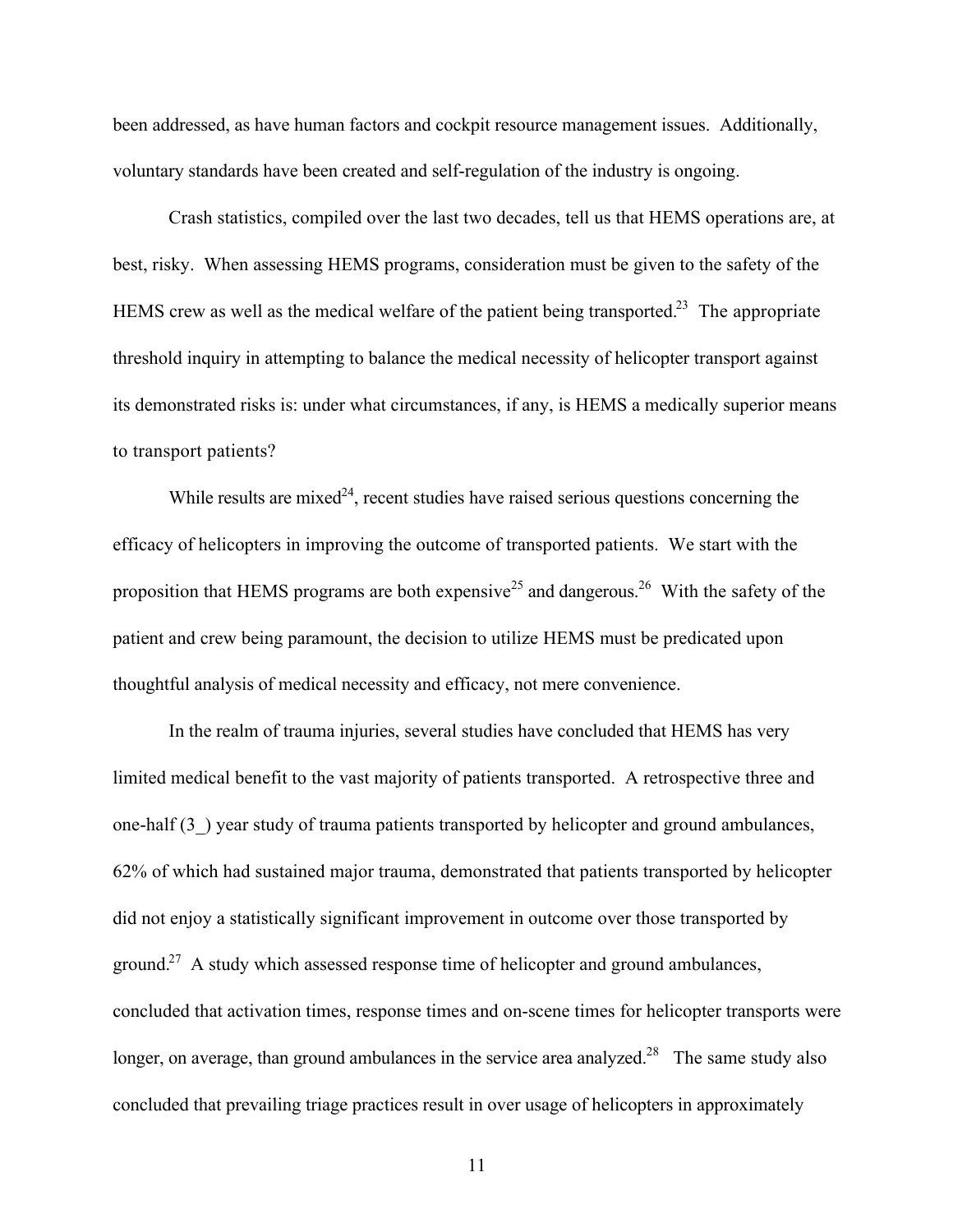85% of transports.<sup>29</sup> The Cunningham study analyzed trauma data compiled for patients transported by helicopter and ground ambulances. The expected outcomes for patients transported by helicopter were no better than those transported by ground except among a very small subset of very seriously injured patients. When analyzed for mortality rates, there were no significant differences between the two groups of patients. The beneficial effects of helicopter transfer were statistically better in only the minority of very seriously injured patients. This study, which involved a very large patient population and covered a five-year period, emphasized the need to better identify patients who would benefit medically from "this expensive and risky" mode of transport.<sup>30</sup> Most recently, the Brooke Army Medical Center study<sup>31</sup> of 792 trauma patient transported by helicopter and ground ambulance concluded that there was no statistically significant difference between mortality rates for either group when compared with national mortality rates.

The long-assumed benefits of helicopter transport have fared better in the realm of pediatric transports. A 1996 retrospective study of 3,861 admissions to a pediatric trauma center concluded that helicopter transport was associated with better survival rates among urban children.<sup>32</sup> An empirical pediatric study, where cases were categorized as surgical, medical or neonatal, concluded that complicated deliveries and children with respiratory complications or serious illnesses benefit from HEMS.<sup>33</sup>

Writers, analyzing the assumed benefits of HEMS, have suggested more precise guidelines for determining which calls for assistance should be dispatched to ground versus helicopter transport.<sup>34</sup> In a position paper by the National Association of Emergency Medical Services Physicians (NAEMSP), the group noted that "there is no well-established body of clinical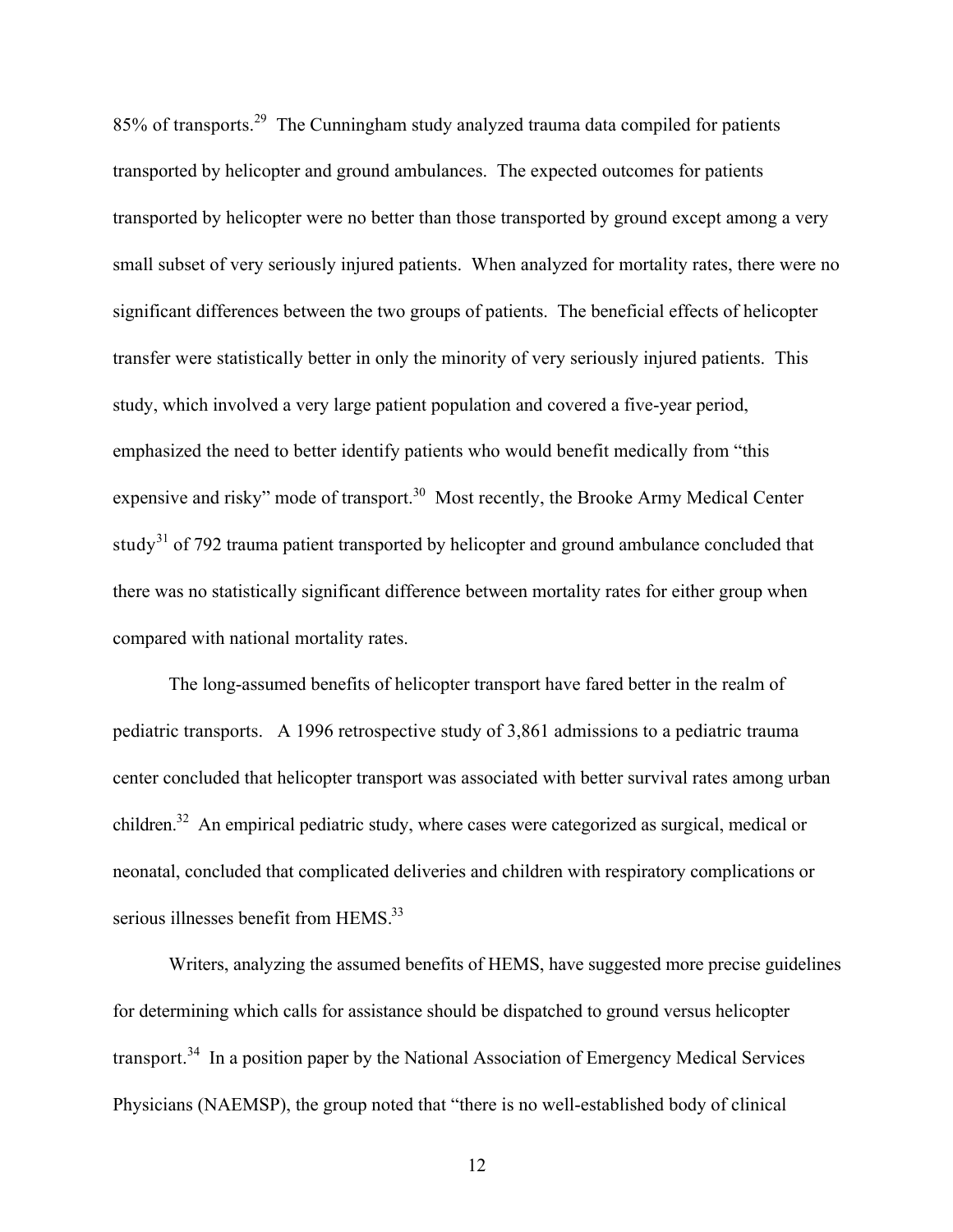literature that delineates the best criteria for dispatching a helicopter to an emergency scene".<sup>35</sup> While many guidelines have been proposed<sup>36</sup>, no definitive criteria have been established to cover pediatric, neonatal, medical and traumatic etiologies. Although progress has been made with respect to developing trauma criteria<sup>37</sup>, pediatric and general medical issues have not been addressed.<sup>38</sup> Significantly, the current CAMTS standards do not contain any medical response guidelines or criteria; they merely suggest a periodic utilization review of transports.<sup>39</sup> Once concise criteria are established, EMS facilities can train their dispatchers to direct the call, as appropriate, to a ground ambulance or a helicopter. Training the pilots and medical team on the criteria will result in more efficient utilization of the helicopter and substantially reduce inappropriate usage.

Some cases have been identified as inappropriate for HEMS transport. One study concluded that "air medical transport for the injured patient without signs of life following prehospital intervention appears futile."<sup>40</sup> Another study of in-flight cardiac arrest resulting from cardiac, traumatic or respiratory etiologies reported a zero survival rate.<sup>41</sup> Yet another study reported by Stansbury concluded that inter-hospital transfer of cardiac patients by air offered no benefit to the patient. $42$ 

The staffing and coordination of HEMS teams has also been the subject of study. In Europe, it is common for HEMS units to be staffed with physicians. In one study, several variables related to an emergency transport were analyzed to determine if the specialty of the attending physician influenced the injury outcome. After reviewing 2,139 cases, flight time to the scene and original specialty of the HEMS physician did not have a statistically significant effect on patient outcomes.<sup>43</sup> A Norwegian study examining the professional interactions among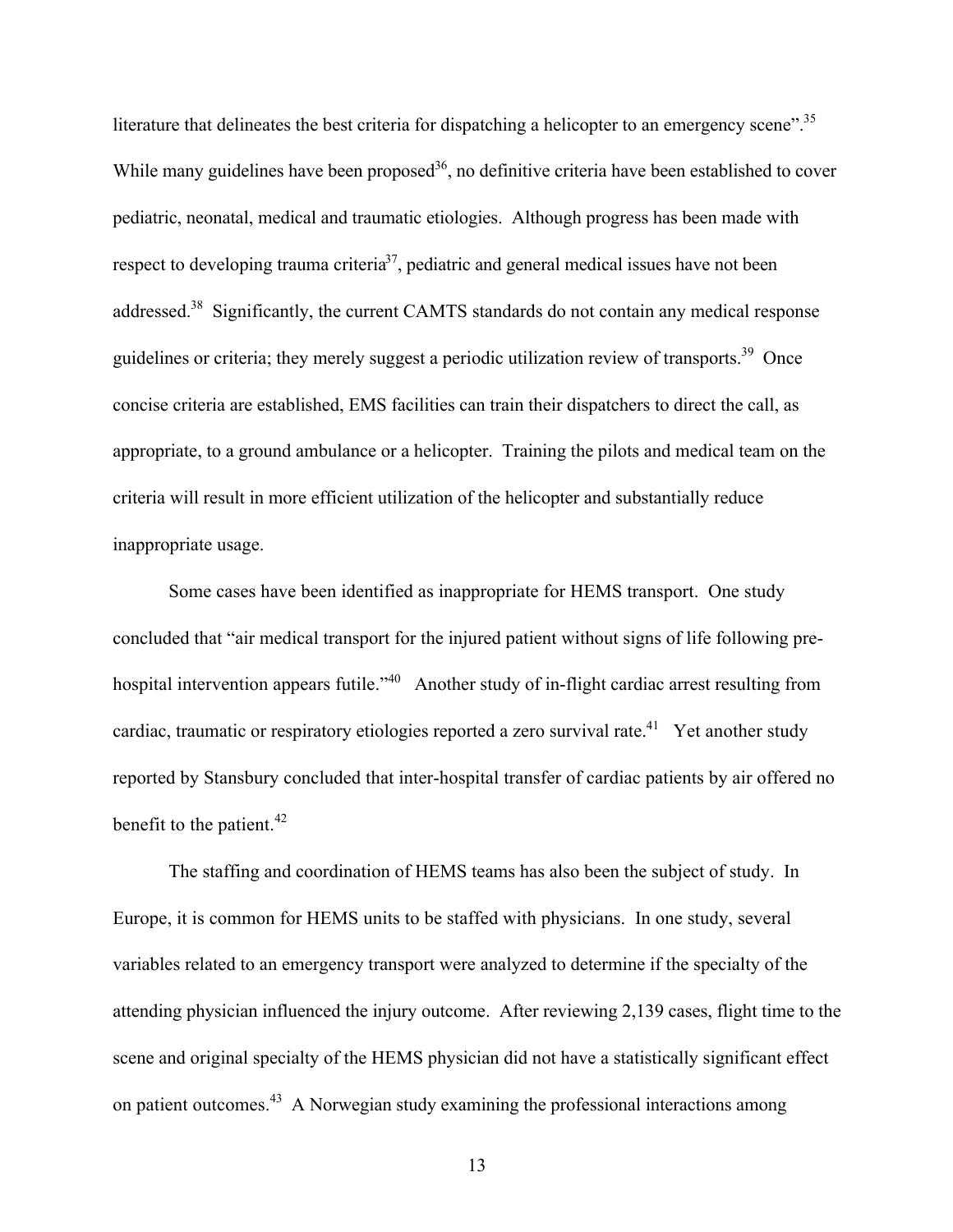members of the HEMS team, which in that country typically consist of a pilot, paramedic and physician, emphasized the importance of the team having a common set of rules and guidelines that are accepted as their own without question and exception.<sup>44</sup>

The NTSB Safety Study identified pilot instrument proficiency as an important factor that affected the safety of HEMS missions.<sup>45</sup> The NTSB stated, "...[i] it is clear that a noncurrent instrument rating significantly increases the possibility of a pilot experiencing a spatial disorientation or loss of control when unplanned entry into IMC occurs."<sup>46</sup> This subject was addressed in a 1997 study which sought to determine whether instrument-proficient pilots would manage flight into unplanned IMC better than their non-proficient counterparts.<sup>47</sup> The study involved 28 pilots with a median experience of 6,300 hours in helicopters of which 13 were instrument-proficient and 15 were not. The statistically significant results were that instrumentproficient pilots lost control less often, maintained instrument standard more often and entered IMC at a higher altitude compared to the non-proficient group. The study clearly demonstrated that instrument-proficient pilots could more safely manage an unexpected IMC encounter even though the non-proficient pilots were very experienced helicopter pilots.

Weather is the single most significant factor affecting the safety of HEMS flight. The CAMTS standards provide for ceiling and visibility weather minimums which are a function of day versus night operation and local versus cross country flights. Examination of HEMS crash reports suggests that minimums should be increased. Since the likelihood of encountering adverse weather is equally probable within the entire service area, it seems logical to eliminate the local versus cross country distinction. Eliminating the geographical variable and collapsing the weather minimums into single day and night minimums would add certainty and reduce the likelihood of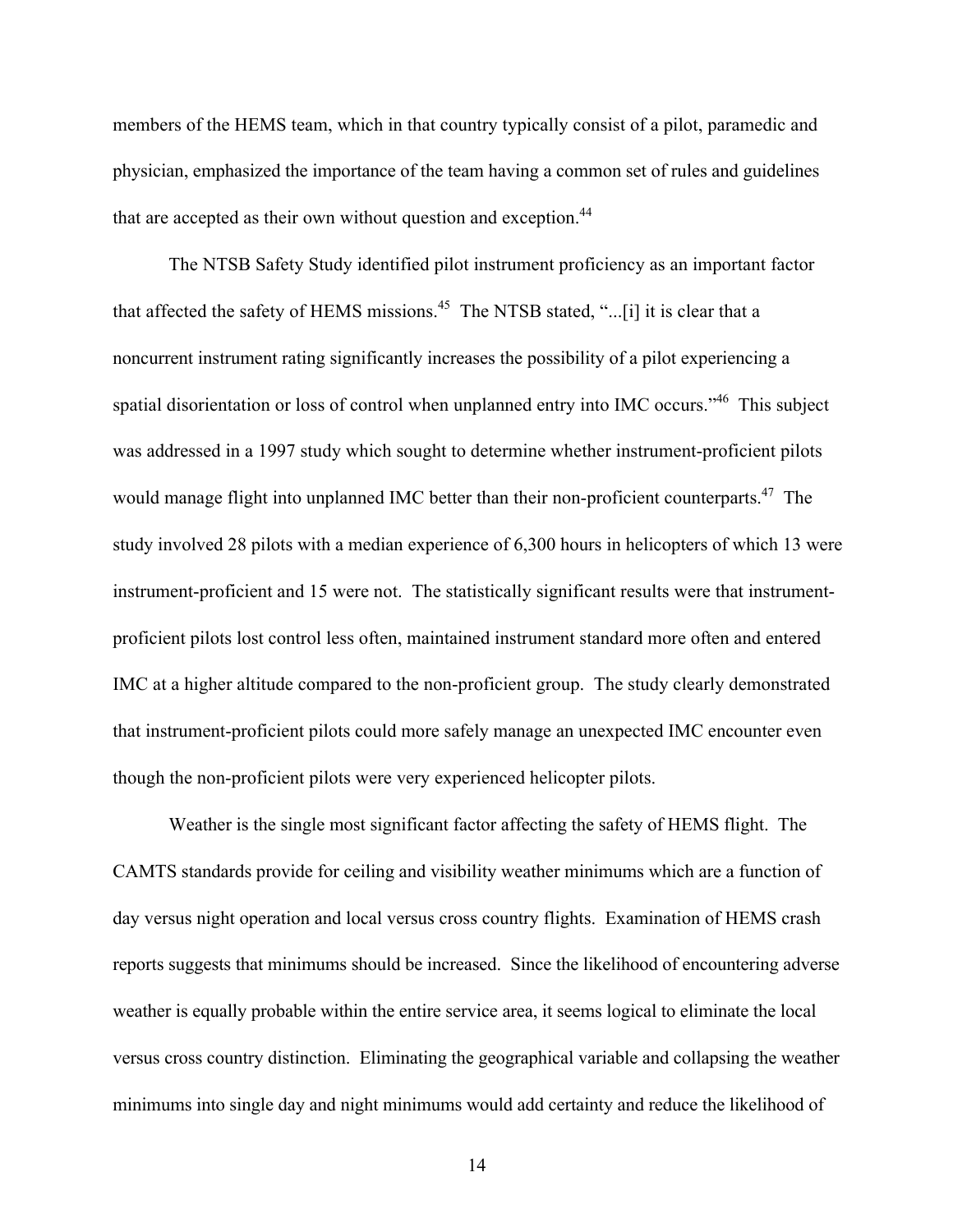pilot confusion. CAMTS should strongly consider the advisability of single day and night weather minimums, discarding the local versus cross-country distinction. A single set of day and night weather minimums coupled with mandatory instrument proficiency would greatly improve the safety of HEMS operations.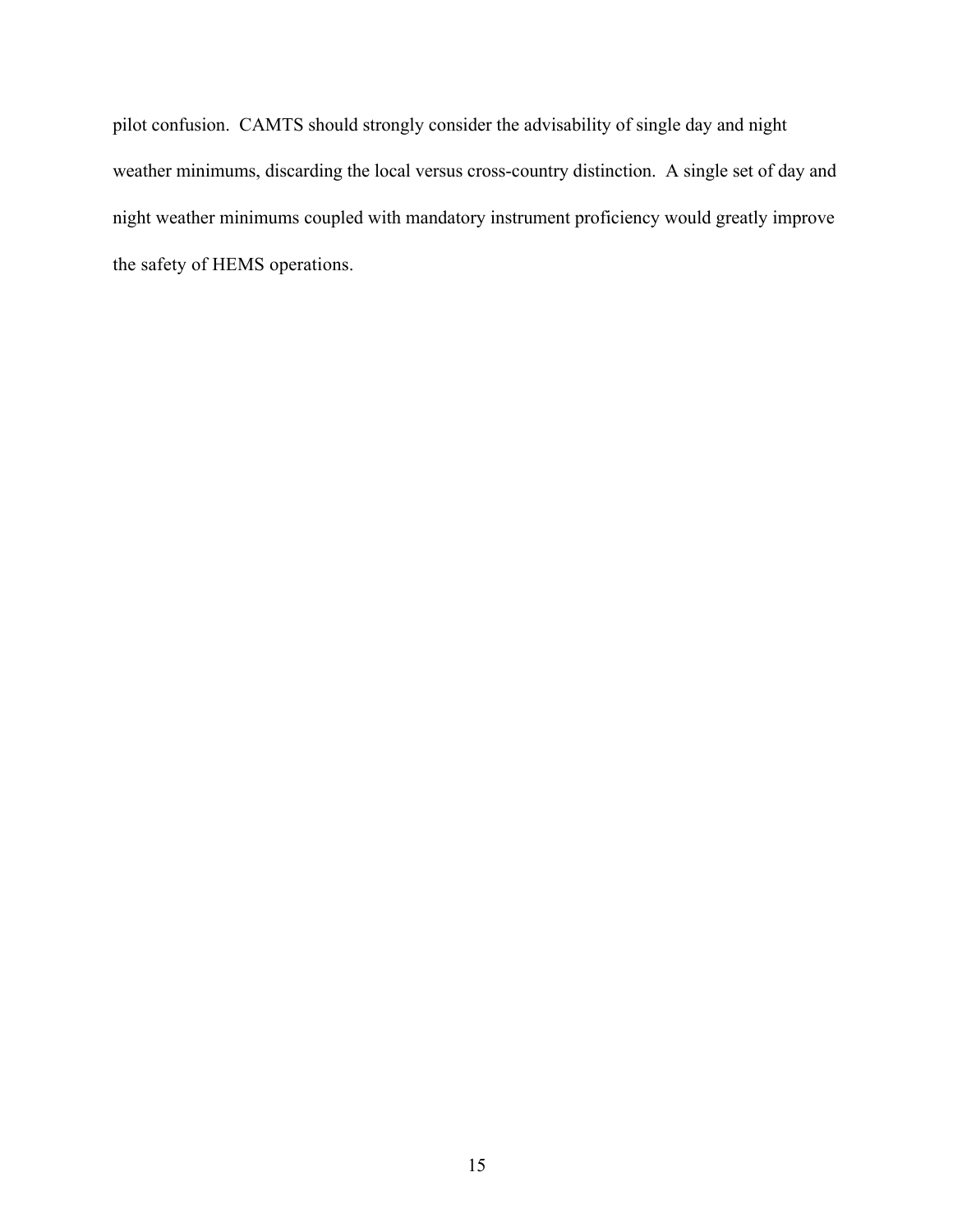#### Recommendations

- (1) HEMS operators should hire only instrument proficient pilots and require all pilots to maintain instrument proficiency. Even though all operations should be restricted to VFR, all aircraft should be equipped to permit flight in unexpected IMC. There should be no exceptions to this requirement.
- (2) CAMTS and the HEMS operators should adopt more stringent experience requirements for their line pilots. Specifically, CAMTS should consider adopting more stringent experience requirements in its 12.04.02 standard. A minimum of 3,000 hours total commercial helicopter experience with 1,500 hours as pilot-incommand of helicopters is recommended. Of this total, a minimum of 250 hours of night experience is suggested.
- (3) CAMTS should consider adopting a standard which requires pilots to demonstrate instrument proficiency in each make and model of helicopter to be flown before being assigned to the line.
- (4) The FAA should adopt more stringent and concise minimum weather standards applicable to HEMS operations. Day minimums of 1000' ceilings and one mile visibility and night minimums of 1500' ceilings and three miles visibility should be implemented. A single standard for day operations and a single standard for night operations would eliminate potential confusion among pilots and make enforcement of violations easier.
- (5) The HEMS operators and CAMTS should, prior to rule making by the FAA or in the absence of rule making, adopt more stringent weather minimums such as those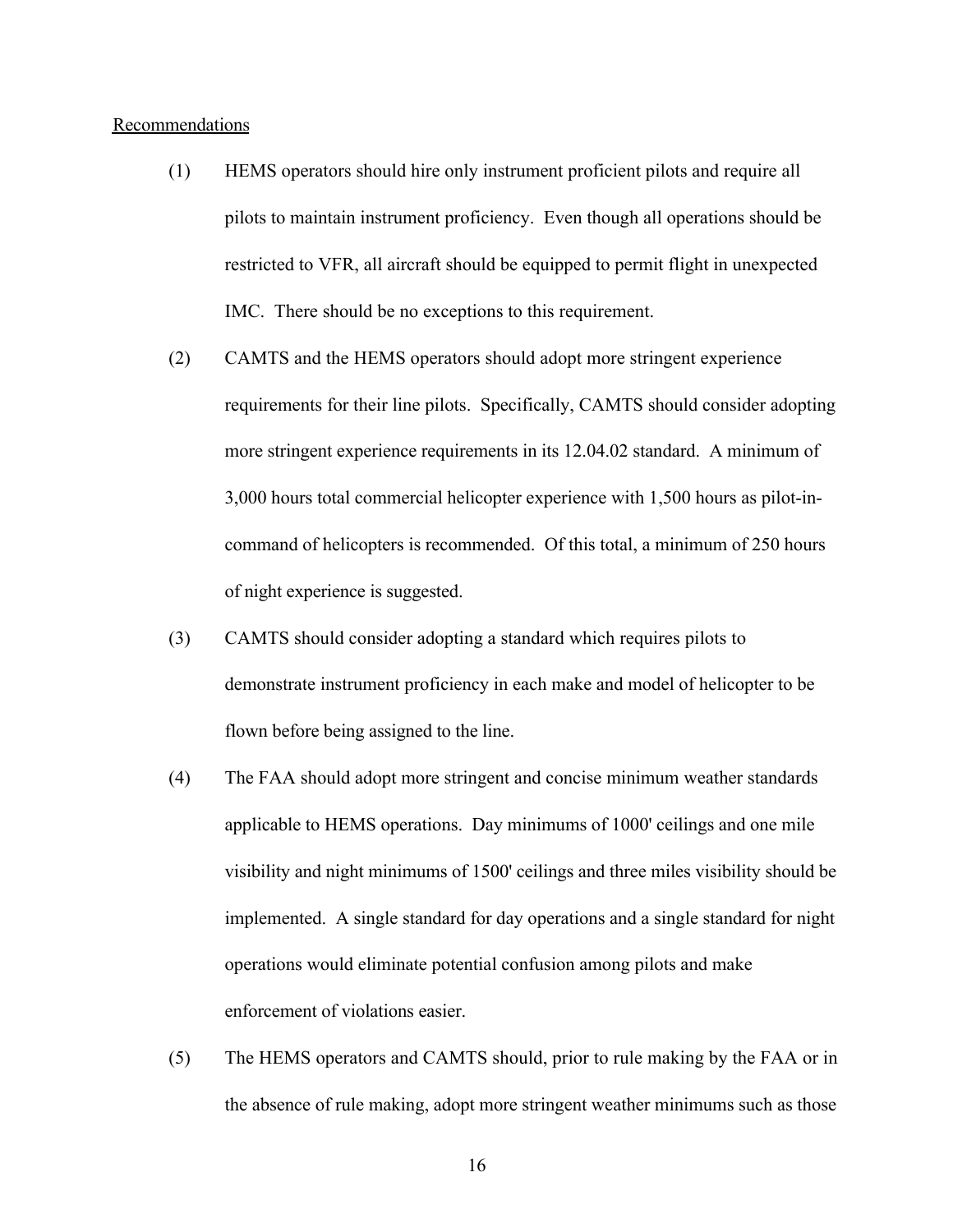suggested above. CAMTS should eliminate the alternative weather minimum of 800 foot ceilings and two miles visibility and opt for a single standard. The alternative simply gives rise to potential confusion and ambiguity. Given the role of unplanned entry into IMC in HEMS crashes, the more certain and exact the minimum standards, the better. The minimum standards set forth above are suggested.

- (6) HEMS operators should implement a continuing educational program concerning the role deteriorating weather plays in HEMS crashes using examples of prior crashes as a teaching tool. CAMTS should consider adopting a comparable standard.
- (7) CAMTS and the HEMS industry should incorporate forecast weather into their minimums. A mission should not be accepted unless it can be safely completed within applicable minimums. The CAMTS standard 11.01.04 should be revised to read: "Recommended minimums to begin complete a transport shall be no less than:" This change will force the pilot to consider forecast conditions against minimum before accepting a flight.
- (8) CAMTS and the HEMS industry should work to develop concise medical criteria to ensure that HEMS is being appropriately utilized. In all but a few cases, ground transport is an equally effective, yet significantly safer, means of transport. The industry must develop meaningful standards for HEMS transport or governmental regulation will follow.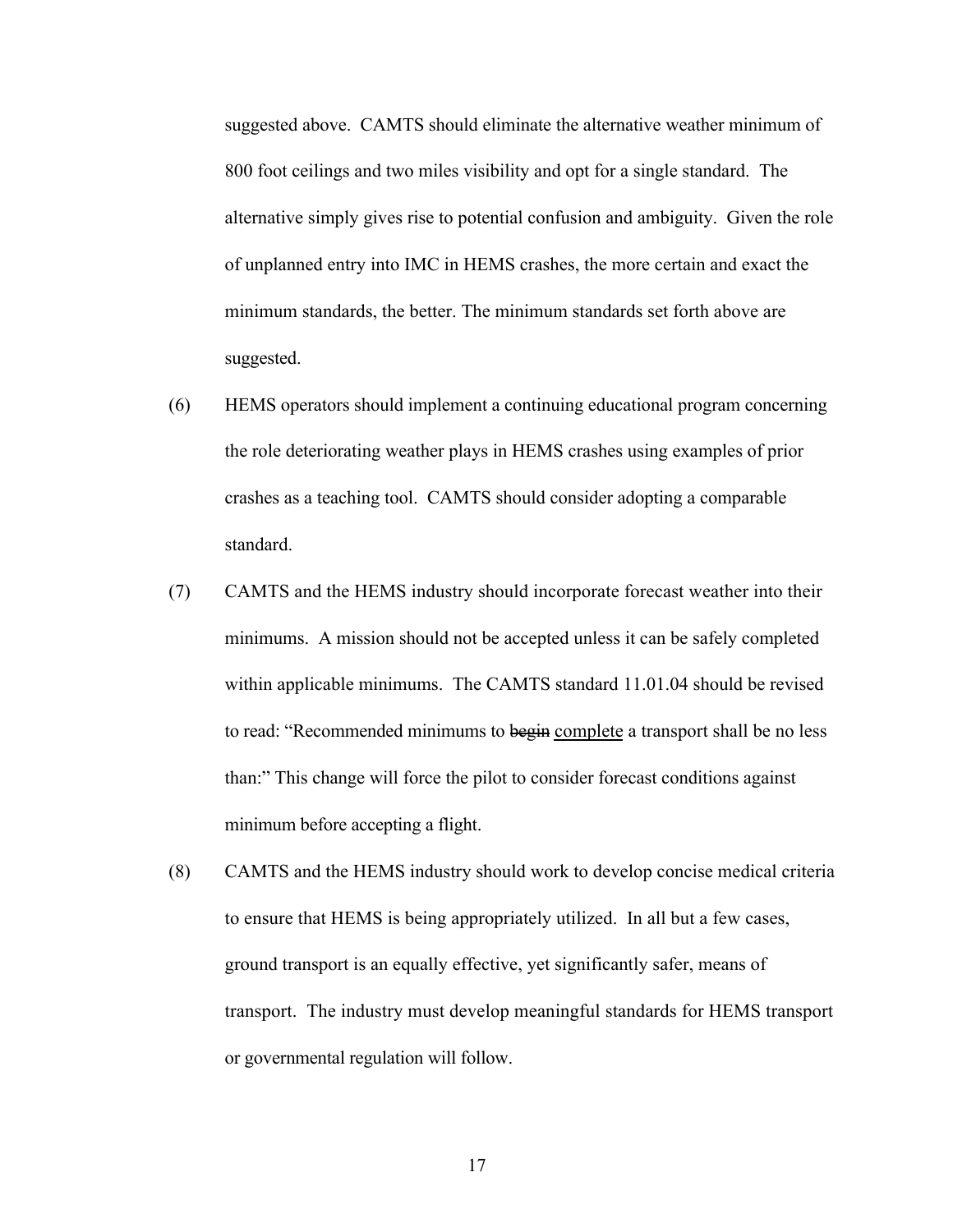#### **Conclusions**

l

The premise that helicopter EMS is a superior means of transporting patients to care facilities cannot be supported except in a very small population of severely injured trauma patients, complex deliveries and some neonatal circumstances. In all but a few cases, ground transport is an equally effective, yet significantly safer, means of transport. Until concise guidelines are developed, excessive and inappropriate usage of helicopters to transport patients will continue, thus exposing the vast majority of these patients to unnecessary risks. In many instances, the risks of being transported by helicopter may exceed the mortality risks associated with the original injury or illness.

Following the NTSB Safety Study in 1988, key safety factors were identified, and the industry safety record improved dramatically for almost four years. Since 1998, however, there has been a substantial increase in fatal HEMS crashes which has continued, unabated, through this year. The recent fatal crashes have involved the same factors that the NTSB identified over a decade ago. Unless the industry acts aggressively and immediately, increased governmental scrutiny will result. Until and unless significant changes are made which preclude unplanned encounters with IMC, sponsoring care facilities should consider discontinuing helicopter EMS operations. The HEMS industry will face a crisis unless dramatic and sweeping changes are made soon. In the current state of affairs, transport by helicopter affords little chance of improving the patient's medical outcome while imposing an unnecessary, yet preventable risk to the patient and crew.

<sup>1.</sup> Michael L. Slack is a founding partner of Slack & Davis, L.L.P. in Austin, Texas. Mr. Slack is a past president of the Texas Trial Lawyers Association, a past chair of the Aviation Law Section of the Association of Trial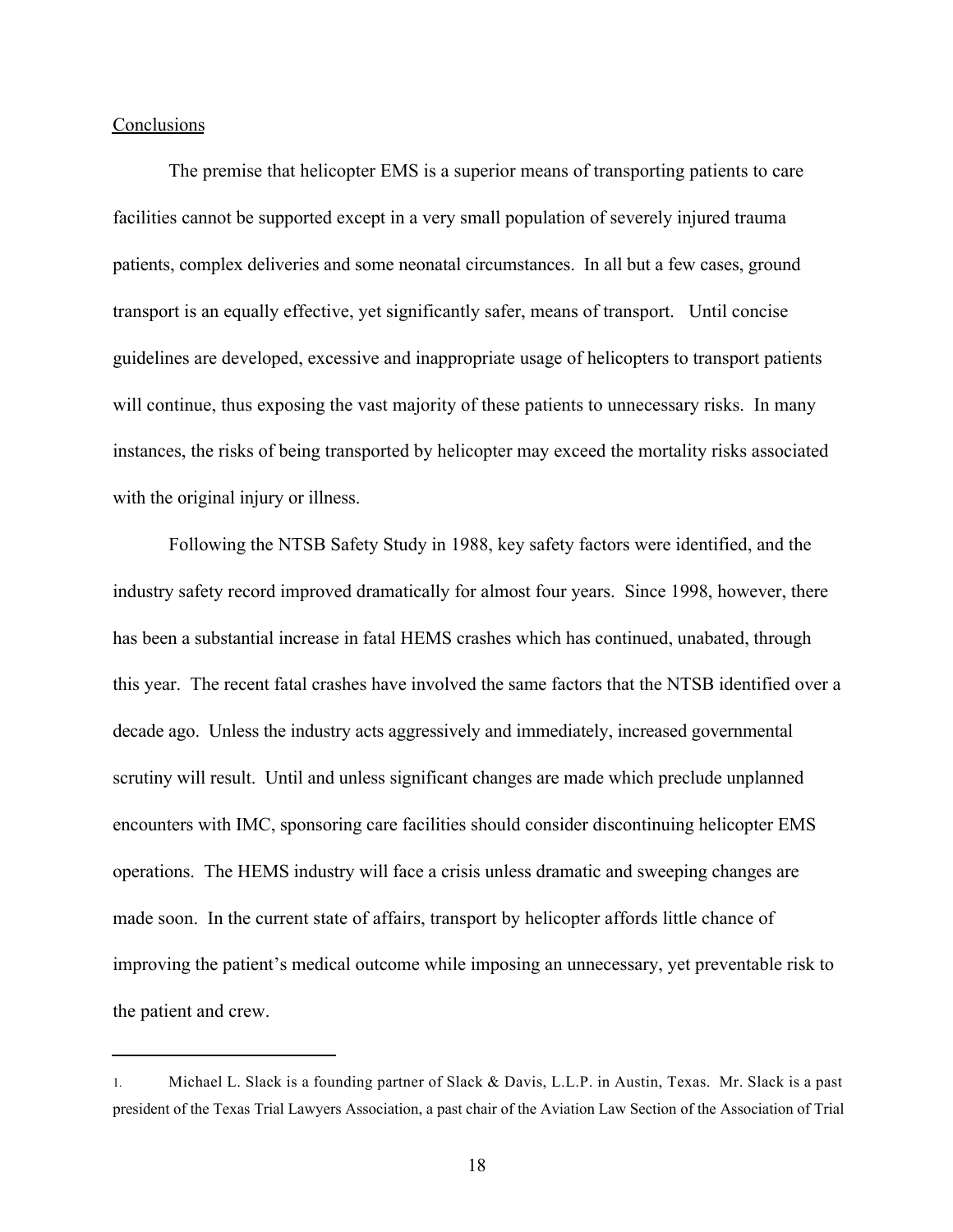Lawyers of America and is listed in Best Lawyers in America. Mr. Slack has handled numerous air crash cases for passengers and their families since beginning his practice in 1983. Notable clients have included the families of Stevie Ray Vaughan, Walter Hyatt (Valujet Flight 592), and the medical team aboard AirCare One. Mr. Slack is currently serving as a member of the plaintiffs' steering committee in multi-district litigation arising from the crash of American Airlines Flight 1420. Mr. Slack holds B.S. and M.S. degrees from Texas A&M University in Aerospace Engineering and a J.D. from the University of Texas School of Law. From 1974 to 1980 Mr. Slack was a senior aerospace engineer with the National Aeronautics and Space Administration Johnson Space Center, Houston, Texas.

Mr. Slack wishes to acknowledge the research contributions of his aviation legal assistant, Ms. Elizabeth Spivey, as well as those of Mr. Ed Monhollen, the air safety investigator who directed the investigation into the crash of AirCare One for the families of the medical team.

2. This paper is dedicated to the memory of AirCare One Senior Flight Paramedic Brenda Leinweber and Flight Nurse Carlos De La Fuente.

3. The occurrences referenced in this paper can be found in the NTSB Aviation Accident Synopses database at http://www.ntsb.gov/aviation/Accident.htm. Additional information on the occurrences may be found at the database maintained by the Air & Surface Transport Nurses Association at http://www.nfna.org/concern.html.

4. The terms "helicopter EMS" will be used to describe medical helicopter operations in this paper. Various authors also refer to them as "helicopter ambulances," "paramedic helicopters," "MEDEVAC," "aerovac," "flying intensive care units," "emergency helicopter" and "helicopter medical transports."

5. While the term "air ambulance" as used in the paper title includes both fixed-wing and rotor wing aircraft, this paper will deal exclusively with rotor wing or helicopter operations.

6. *See* Col. Spurgeon Neel, *Army Aeromedical Evacuation Procedures in Vietnam & Implications for Rural America*, 204 J. OF THE AM. MED. ASS'N 309, 309 (1968)

7. See NATIONAL TRANSPORTATION SAFETY BOARD, SAFETY STUDY, COMMERCIAL EMERGENCY MEDICAL SERVICE HELICOPTER OPERATIONS 3 (NTSB/SS-88-101) (1988) (hereinafter "NTSB Safety Study")

8. *See id*, at 4.

l

9. *See* Dave Stansbury, *Turbulent Times Persist for Air Medical Transport* 21 J. EMERGENCY MED. SERVICES 51, 51 (1996).

10. For the period 1980-1985, the NTSB Safety Study estimated 12.34 accidents per 100,000 flight hours, almost twice the rate of 6.69 experienced by the broader nonscheduled Part 135 helicopter fleet. Most HEMS accident statistics are merely estimates since HEMS data are not separately compiled and maintained by the NTSB.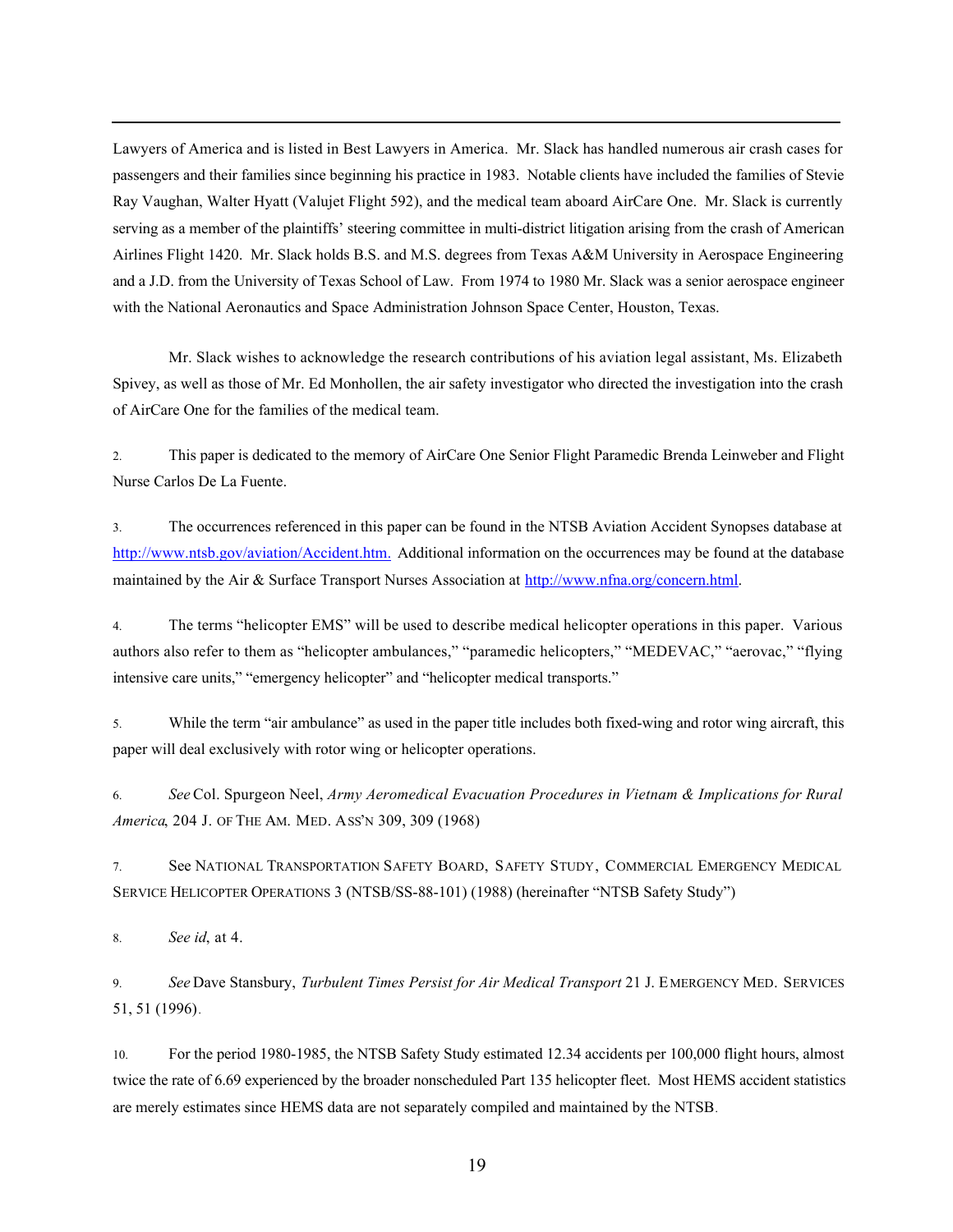11. *See* Stansbury, *supra* note 8.

12. Appendix A. NTSB synopses of fatal HEMS crashes since January 1, 1988.

13. *See* NTSB Safety Study, *supra* note 6, at 7.

14. *See id*. at 9.

l

15. *See id.* at 9-57.

16. *See id.* at 58.

17. *See* id. at 61( directing the FAA to amend 14 C.F.R. §135.205 to require EMS helicopters to operate with at least 1 mile of visibility during the day. This section has not been amended as requested by the NTSB).

18. *See id.* at 64.

19. Constituents of CAAMS/CAMTS include the American College of Emergency Physicians (ACEP); National Association of Air Medical Communication Specialists (NAACS); National Association of EMS Physicians (NAEMSP); National EMS Pilots Association (NEMSPA); National Flight Nurses Association (NFNA)/Air & Surface Transport Nurses Association (ASTNA); American Academy of Pediatrics (AAP); American Association of Respiratory Care (AARC); National Association of Neonatal Nurses (NANN); National Association of State EMS Directors (NASEMSD); Air Medical Physician Association (AMPA) and the National Air Transport Association (NATA).

20. *See* Eileen Frasier, *CAAMS: Summary of Progress and Potential 1990-1994*, 13 AIR MED. J. 398, 398 (1994)

21. COMMISSION ON ACCREDEDITATION OF MEDICAL TRANSPORT SYSTEMS, *Accreditation Standards of CAMTS*, Preamble (4th ed. 1999), (hereinafter "CAMTS standards").

22. *See* Stansbury, *supra* note 8, at 52.

23. *See* Merv Letts et al., *An Analysis of an Air-Ambulance Program for Children*, 19 J. PEDIATRIC ORTHOPAEDICS 240, 244 (1999).

24. *See id*. at 244; *See also* Paul Cunningham et al, *A Comparision of the Association of Helicopter and Ground Ambulance Transport with the Outcome of Injury in Trauma Patients Transported from the Scene*, 43 J. TRAUMA 940, 943 (1997).

25. *See* J.P. Nicholl et al., *A comparision of the costs and performance of an emergency helicopter and land ambulances in a rural area,* 25 INJURY 145, 150 (1994); Susan Budassi Shehey, *Justifying the cost of your air medical transport program,* 21 J. EMERGENCY NURSING 564, 564-65 (1995).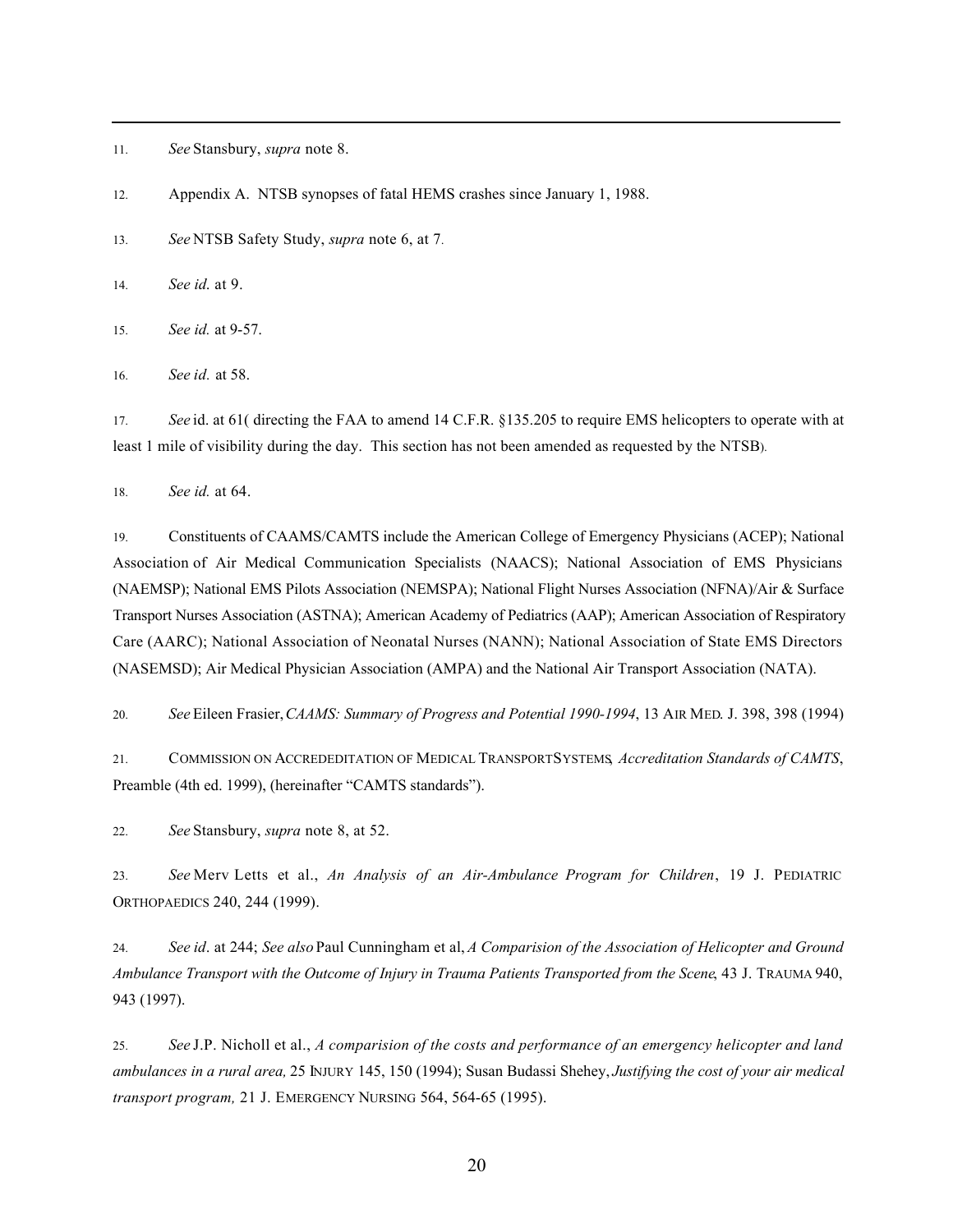26. *See* Stansbury, *supra* note 8; Letts, *supra.* note 23; Appendix A; NTSB Safety Study, *supra* note 6

27. *See* P.A. Cameron et al., *Helicopter Retrieval of Primary Trauma Patients by a Paramedic Helicopter Service*, 63 AUST. N.Z. J. SURGERY 790, 796 (1993)

28. *See* Nicholl, *supra* note 25, at 149.

l

29. *See* Matthew L. Moront et al., *Helicopter Transport of Injured Children: System Effectiveness and Triage Criteria*, 31 J. PEDIATRIC SURGERY 1183, 1185 (1996).

30. *See* Cunnginham, *supra* note 24, at 945.

31. *See* James L. Owen et al., *One Year's Trauma Mortality Experience at Brooke Army Medical Center: Is Aeromedical Transportation of Trauma Patients Necessary?,* 164 MILITARY MED. 361, 365 (1999).

32. *See* Moront, *supra* note 29, at 1185.

33. *See* Letts, *supra* note 23, at 245.

34. *See e.g.*, Richard E. Burney & Ronald P. Fischer, *Ground Versus Air Transport of Trauma Victims: Medical and Logistical Considerations*, 15 ANNALS OF EMERGENCY MED. 1491, 1494 (1986).

35. Nicholas Benson, National Assoc. of Emergency Med. Services Physicians, *Air Medical Dispatch: Guidelines for Scene Response*, 13 AIR MEDICAL J. 315, 315 (1994).

36. *See id. See also* Moront, *supra* note 32; Johannes Bonatti et al., *Predictors of short-term survival after helicopter rescue*, 30 RESUSCITATION 133, 137-39 (1995); Eric Savitsky & Howard Rodenberg, *Prediction of the Intensity of Patient Care in Prehospital Helicopter Transport: Use of the Revised Trauma Score*, AVIATION, SPACE, AND ENVIRONMENTAL MED. 11, 13-14 (1995); Benson, *supra* note 34; Catherine C. Carrubba, National Assoc. of Emergency Med. Services Physicians *Criteria for Prehospital Air Medical Transport: Nontrauma and Pediatric Considerations*, 13 AIR MED. J. 317, 318 (1994).

37. *See* Savitsky, *supra* note 35, at 11.

38. *See* Carrubba, *supra* note 35, at 317.

39. *See* CAMTS standards, *supra* note 21, at 41.

40. Stansbury, *supra* note 8, at 56 (quoting from RE, Varon J: "Air Medical Transport" *The Journal of Family Practice*, 36(3): 313-318, 1993).

41. *See id.*